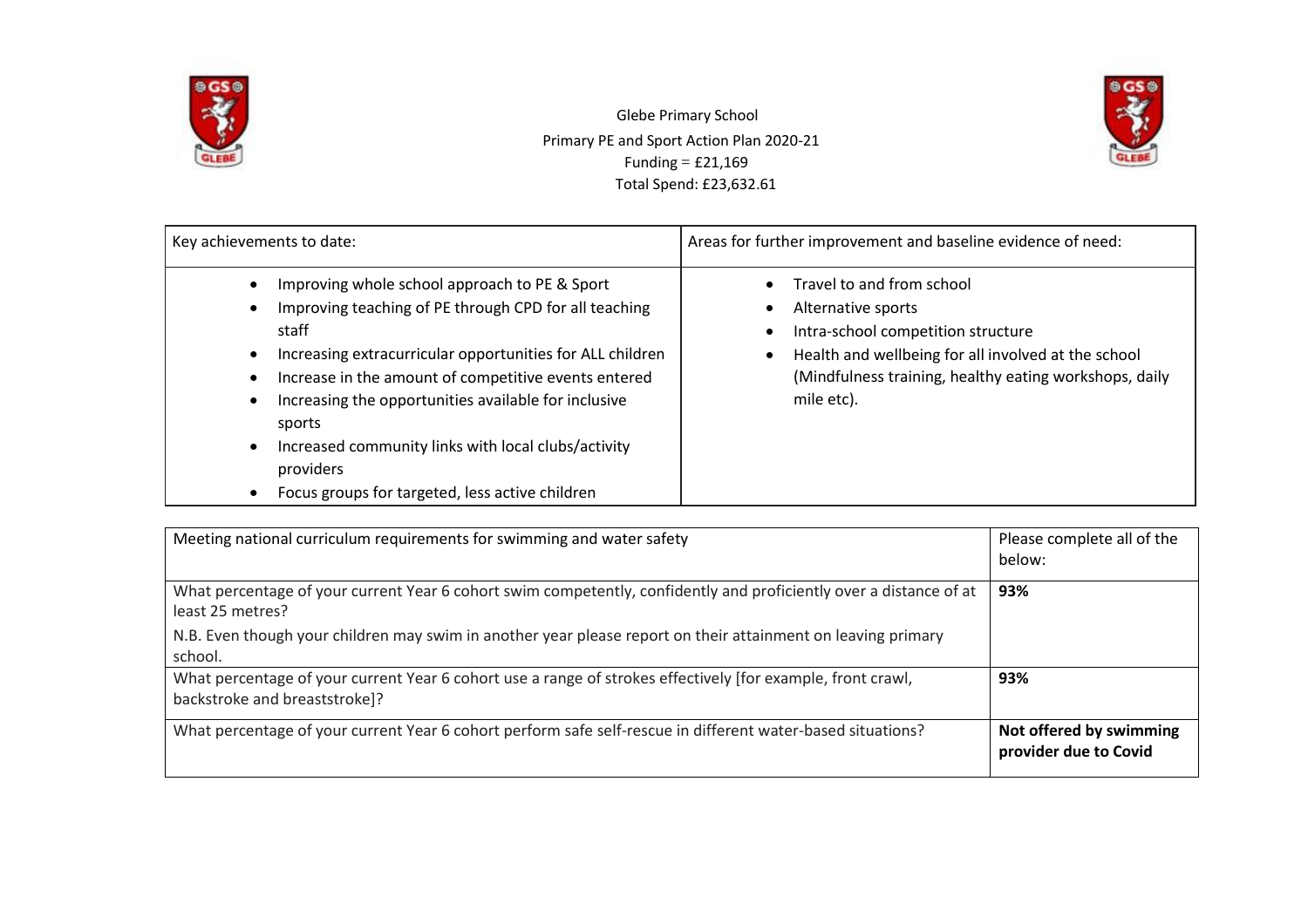| Schools can choose to use the Primary PE and Sport Premium to provide additional provision for swimming but this $\ $ No |  |
|--------------------------------------------------------------------------------------------------------------------------|--|
| must be for activity over and above the national curriculum requirements. Have you used it in this way?                  |  |

| Key indicator 1: The engagement of all pupils in regular physical activity - Chief Medical Officer guidelines recommend that<br>primary school children undertake at least 30 minutes of physical activity a day in school |                                                                                                                                                                                                       |                      |                                                                                                                                                                               |                                                                            |  |
|----------------------------------------------------------------------------------------------------------------------------------------------------------------------------------------------------------------------------|-------------------------------------------------------------------------------------------------------------------------------------------------------------------------------------------------------|----------------------|-------------------------------------------------------------------------------------------------------------------------------------------------------------------------------|----------------------------------------------------------------------------|--|
| School Focus with intended impact on Actions to achieve<br>pupils:                                                                                                                                                         |                                                                                                                                                                                                       | Funding<br>allocated | <b>Evidence and Impact</b>                                                                                                                                                    | Sustainability and<br>suggest next steps.                                  |  |
| Supervised & structured play at<br>lunchtimes to engage children to be<br>more active and enjoy playing sport<br>and being active.                                                                                         | PSD to provide a sports coach 2<br>lunchtimes a week from 12pm-1pm<br>to engage all pupils in physical<br>activity and active play. School<br>Games crew to lead and develop<br>their own activities. | £1200                | Pupil voice questionnaire,<br>pictures, videos. Broader<br>range of lunch time activities<br>to provide children with<br>opportunities to keep fit and<br>develop new skills. | Continue to use PSD<br>coaches to oversee<br>and develop the<br>playtimes. |  |
| Develop a comprehensive range of<br>sports equipment to be able to deliver<br>high quality and engaging PE lessons<br>and activities for all children.                                                                     | PSD and PE lead to perform an<br>audit of current equipment and<br>order any new equipment<br>required.                                                                                               | £1922.61             | Receipt for equipment,<br>pictures of new equipment<br>being delivered and pictures of and maintain good<br>equipment in action during a<br>lesson.                           | Perform 2 audits a year<br>(September & March)<br>levels of equipment.     |  |
| Ensure children have the facility to<br>undertake two PE lessons a week,<br>despite the hall being unavailable due<br>to Covid19 restrictions.                                                                             | Marquee to be hired for autumn<br>and spring terms.                                                                                                                                                   | £8060                |                                                                                                                                                                               |                                                                            |  |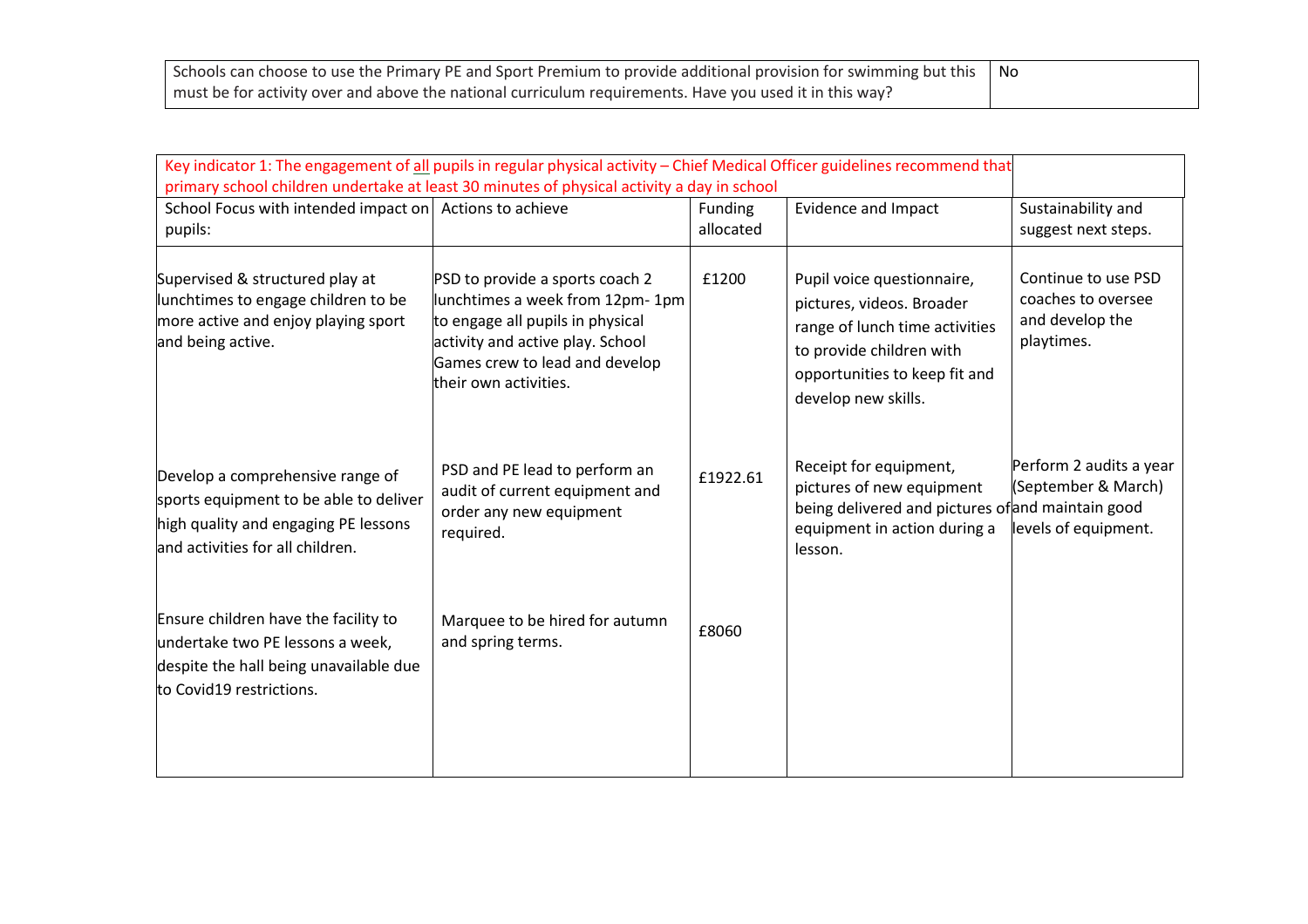| Ensure that those children who are less Pupil Premium children to be |                                     | £1250 |  |
|----------------------------------------------------------------------|-------------------------------------|-------|--|
| active are encouraged to take part in                                | offered free extracurricular sports |       |  |
| extracurricular sports activities.                                   | clubs                               |       |  |
|                                                                      |                                     |       |  |
|                                                                      |                                     |       |  |
|                                                                      |                                     |       |  |
|                                                                      |                                     |       |  |
|                                                                      |                                     |       |  |
|                                                                      |                                     |       |  |
|                                                                      |                                     |       |  |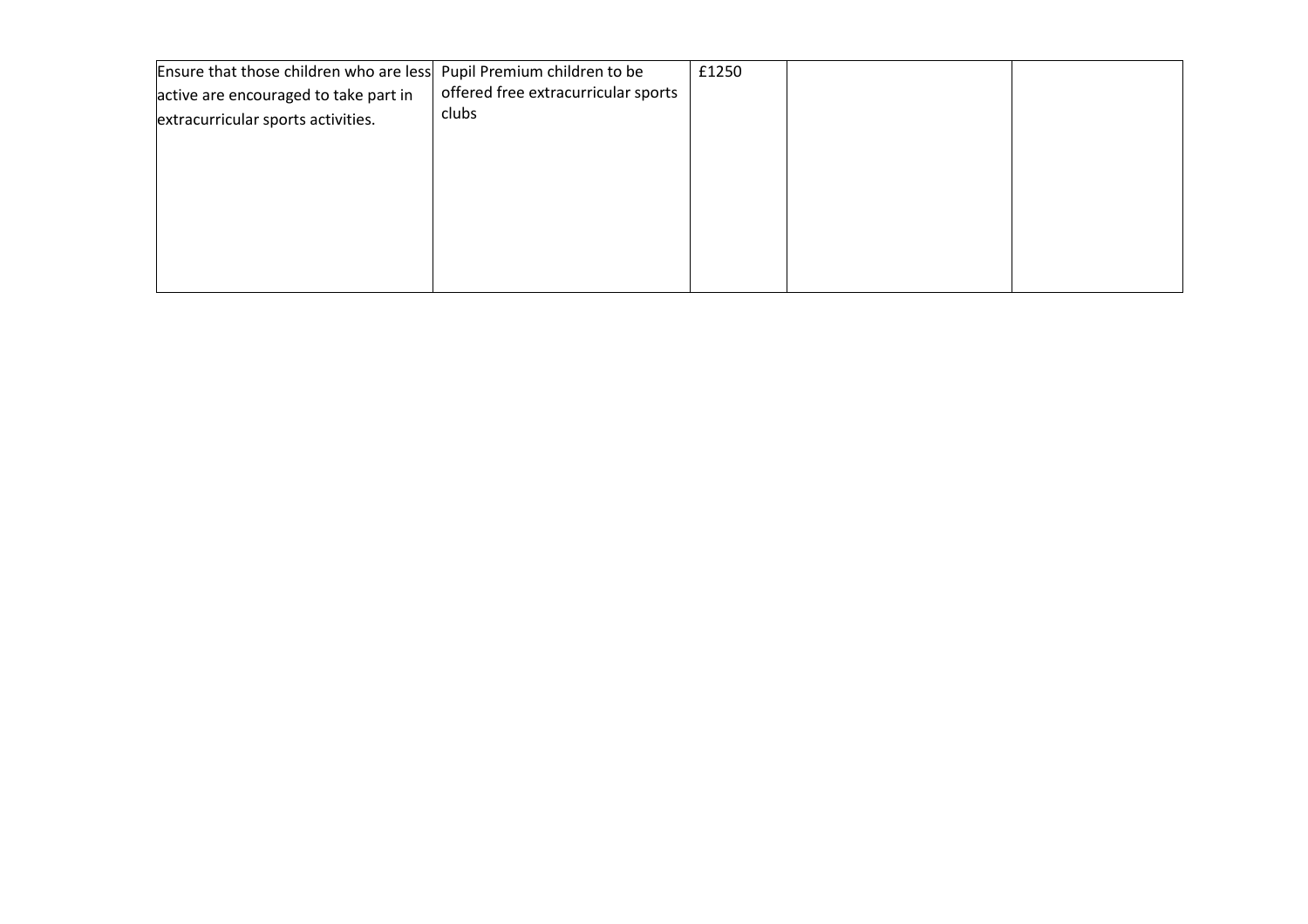| Key indicator 2: The profile of PESSPA being raised across the school as a tool for whole school improvement                                                                                                                                                       |                                                                                                                                                                                                                                                                                      |      |                                                                                                                                                                 |                                                                                                                                                                                      |  |
|--------------------------------------------------------------------------------------------------------------------------------------------------------------------------------------------------------------------------------------------------------------------|--------------------------------------------------------------------------------------------------------------------------------------------------------------------------------------------------------------------------------------------------------------------------------------|------|-----------------------------------------------------------------------------------------------------------------------------------------------------------------|--------------------------------------------------------------------------------------------------------------------------------------------------------------------------------------|--|
| Increased opportunity for ALL<br>children to enjoy being active,<br>playing sport for fun and competing<br>in sporting competitions. Children to<br>understand the importance of<br>leading an active and healthy lifestyle<br>as well as understanding how to win | Continue to raise the profile of PE<br>and Sport at the school with<br>regular assemblies, events,<br>communication with parents,<br>building links with local secondary<br>schools and within the community<br>etc. PSD and PE lead to continue to<br>promote PE and Sport at every |      | Pictures, videos. Pupil, staff<br>and parent voice. Increased<br>participation in sport and<br>children experience a broader<br>range of sports and activities. | An annual review of all<br>activities regarding PE<br>and Sport at Glebe to<br>continually make<br>improvements and<br>increase opportunities<br>for children, staff and<br>parents. |  |
| and lose in the correct manner.<br>Year 5 and 6 pupils have opportunity<br>to take part in weekly interschool<br>hockey competition. Younger<br>children are encouraged to go and<br>support their teacher's team.                                                 | opportunity.                                                                                                                                                                                                                                                                         | £260 | LKS2 children are keen to and<br>then do get involved with<br>hockey when they reach<br>UKS2.                                                                   |                                                                                                                                                                                      |  |
|                                                                                                                                                                                                                                                                    |                                                                                                                                                                                                                                                                                      |      |                                                                                                                                                                 |                                                                                                                                                                                      |  |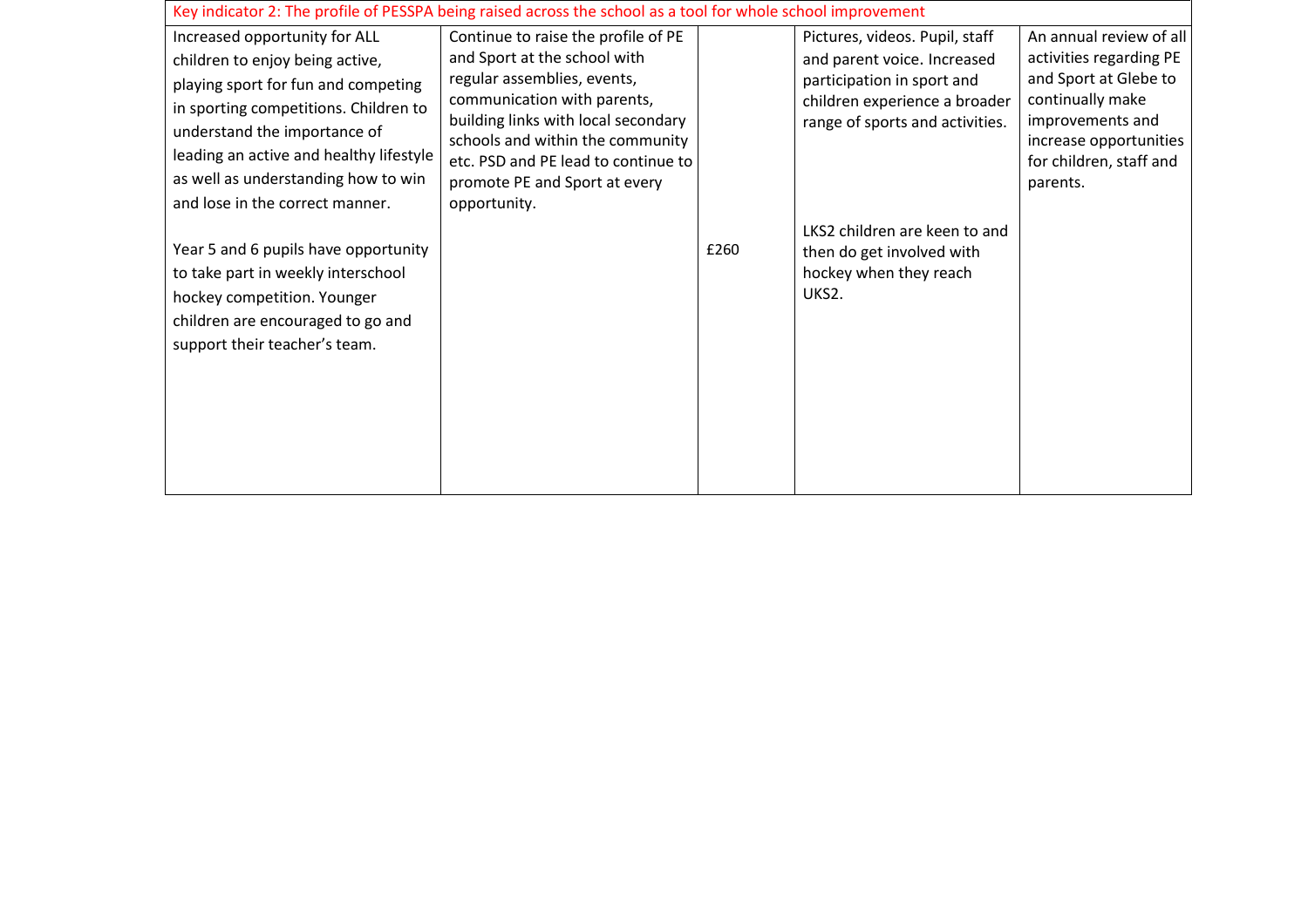| Key indicator 3: Increased confidence, knowledge and skills of all staff in teaching PE and sport                                                                                                                                                                                                                           |                                                                                                                                                                                                                                                                                                                                                        |                |                                                                                                                                                                                                                                                                                                                                                             |                                                                                                                                                                                                                                                   |  |
|-----------------------------------------------------------------------------------------------------------------------------------------------------------------------------------------------------------------------------------------------------------------------------------------------------------------------------|--------------------------------------------------------------------------------------------------------------------------------------------------------------------------------------------------------------------------------------------------------------------------------------------------------------------------------------------------------|----------------|-------------------------------------------------------------------------------------------------------------------------------------------------------------------------------------------------------------------------------------------------------------------------------------------------------------------------------------------------------------|---------------------------------------------------------------------------------------------------------------------------------------------------------------------------------------------------------------------------------------------------|--|
| Up-skilling and improving teachers'<br>confidence levels and subject<br>knowledge in PE                                                                                                                                                                                                                                     | Team-taught CPD lessons<br>delivered by PSD coach to all<br>teachers throughout the academic<br>year. PSD to mentor and support<br>PE lead with the role of PE<br>coordinator.                                                                                                                                                                         | £7,140         | Teacher voice following CPD.<br>Teacher questionnaire before<br>and after the CPD program to<br>monitor impact.                                                                                                                                                                                                                                             | <b>Teachers to lead PE</b><br>lessons with regular<br>observations and<br>opportunities to be<br>observed and<br>provided feedback.                                                                                                               |  |
| Key indicator 4: Broader experience of a range of sports and activities offered to all pupils                                                                                                                                                                                                                               |                                                                                                                                                                                                                                                                                                                                                        |                |                                                                                                                                                                                                                                                                                                                                                             |                                                                                                                                                                                                                                                   |  |
| A variety of extracurricular clubs to<br>engage all pupils in physical activity.<br>The PE and curriculum map to<br>include a variety of sports based<br>around the competitions calendar.<br>All children, regardless of any SEN,<br>to be able to partake in PE sessions<br>in a way that reflects their true<br>ability. | Provide a broad range of<br>extracurricular clubs and PE<br>lessons for all year groups that<br>changes throughout the year from<br>a variety of providers.<br>SEN children who are identified as<br>needing extra support to be able<br>to access PE sessions to receive 1:1<br>or small group interventions with<br>specialist sports coach with SEN | £1250<br>£1900 | Club registers and club<br>program developed to offer a<br>variety of activities and sports<br>throughout the year. Monitor<br>the amount of children<br>participating in clubs to<br>provide stats and percentage.<br>Specialist sports coach to type<br>up reports after each session<br>and share progress with PE lead<br>at the end of each half term. | <b>Build and maintain</b><br>links and relationships<br>with providers to be<br>able to offer a variety<br>of clubs for all children<br>to attend.<br>Interventions to run<br>next year for children<br>who require it. List of<br>children to be |  |
|                                                                                                                                                                                                                                                                                                                             | coaching badges.                                                                                                                                                                                                                                                                                                                                       |                |                                                                                                                                                                                                                                                                                                                                                             | monitored termly by<br>sports coach and PE<br>lead.                                                                                                                                                                                               |  |
| Key indicator 5: Increased participation in competitive sport                                                                                                                                                                                                                                                               |                                                                                                                                                                                                                                                                                                                                                        |                |                                                                                                                                                                                                                                                                                                                                                             |                                                                                                                                                                                                                                                   |  |
| Increased participation in Sport<br>Impact and other sporting events,<br>tournaments and competitions.<br>Develop our own competitive<br>sporting calendar with a series of<br>events throughout the year.                                                                                                                  | Application for membership to the<br>Sport Impact competitions<br>scheme. PSD and PE lead to train<br>and manage school teams prior to<br>and during any sporting events.<br>PSD and PE lead to develop a                                                                                                                                              |                | Competition calendar, match<br>reports, photos, videos etc.                                                                                                                                                                                                                                                                                                 | Maintain membership<br>to Sport Impact.<br>Develop links with<br>other local primary<br>schools to provide<br>competitive sporting                                                                                                                |  |